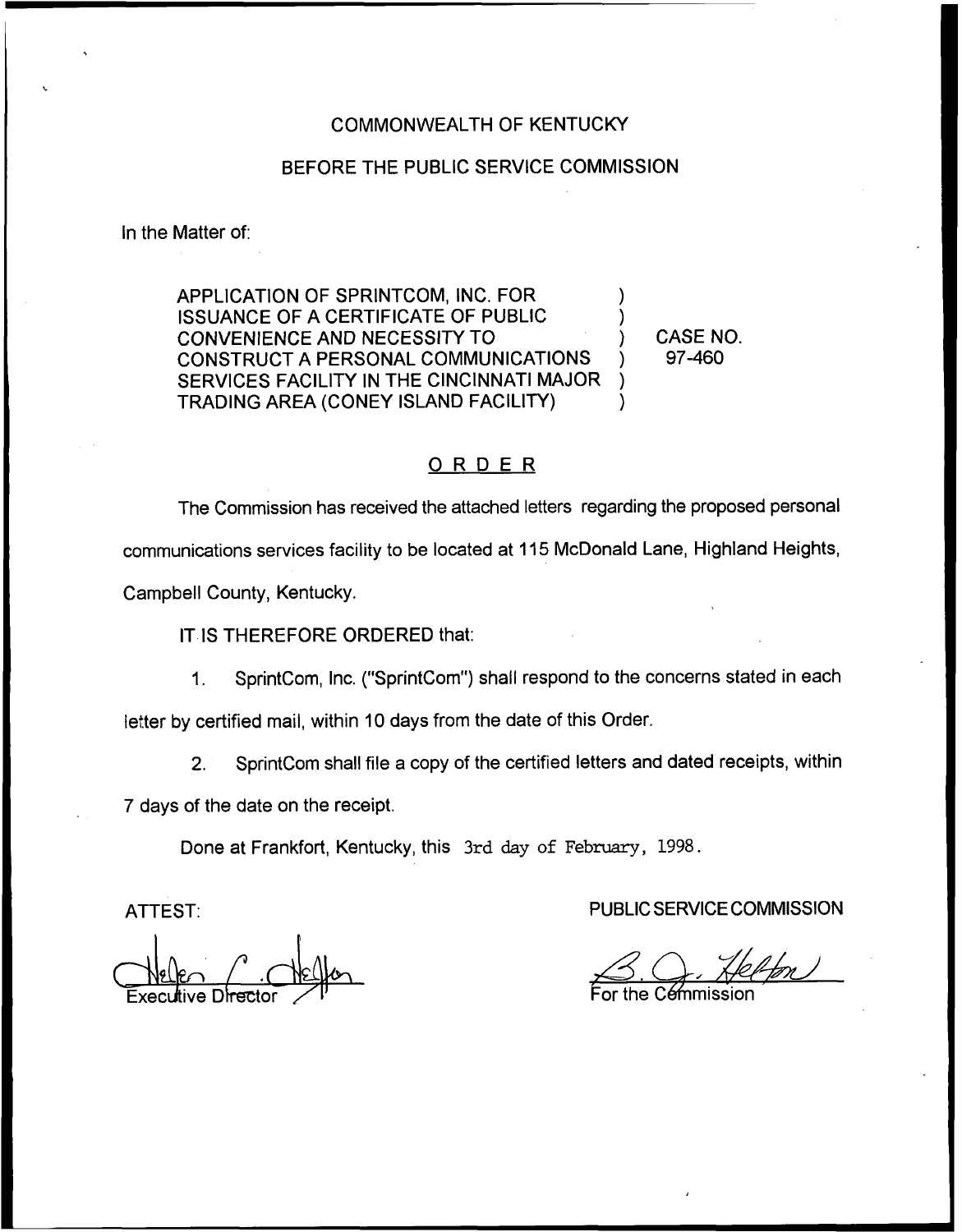Monday, December 29, 199*1*<br>Ran 4 Debbie Gilliam 591 Blangey Rd.<br>Cold Spring, Ky. 41076

RECEIVED

 $JAN - 5 1996$ 

PUBLIC SERVICE<br>COMMISSION

Re: Sprint Mano Pale DK #97-460

My wife and I have been discussing The Mano Pale situation Greetings Executive Director, with our neighbars. Most of them share the same attitude, which is, in aur best interest, this project should not be allowed to commence here ar<br>in the immediate wicinity. Same consideration should be applied to other<br>populated areas. The communications companies are creating hostile feeling among our residents, offering one awner \$300.00 a month for space and access, to another \$500.00, another \$600.00. As expected, at

least ane is greedy, all that appase are angry with him.<br>Ule are confident that this Dept, will exercise good judgement and<br>deny permission to Sprint ar any future attempts to compromise our Quality Of Life.

Thank You, 'Thank Yau,<br>Ran 4 Debbie Gillii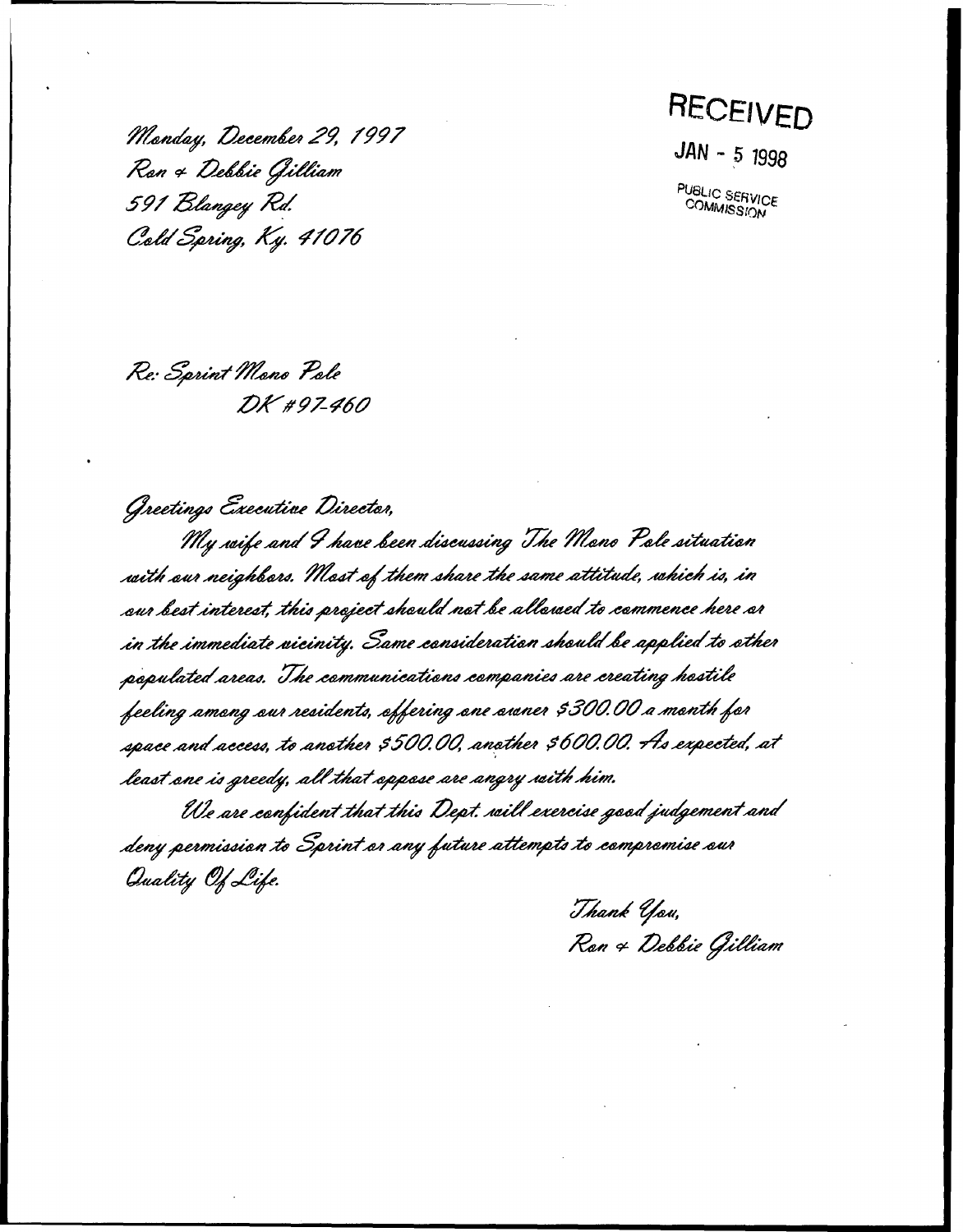FRANKLIN M. LOSEY 27-10 HIGHLAND MEADOMS CIRCLE HIGHLAND HEIGHTS, KY 41076 202-544-96il4

JSERVICE

December 26, 1997

## RE: Public Notice — Kentucky Public Service Commission Docket No. 97-460

Executive Director Kentucky Public Service Commission P. O. Box 615 Frankfort, KY 40602

Dear Executive Director:

 $\frac{1}{2}$  ,  $\frac{1}{2}$ 

I respectfully wish to register my objections to the proposed<br>construction and operation of a personal communications construction and telecommunications service at 115 McDonald Lane. The proposed site is within a "FEM" feet, not 500 feet, of my property line, and any construction of a tower so close to my property line will dramatically affect my retirement plans to build a multi-story home that would overlook the Ohio River and the old "Coney Island," which less then coincidentally is the name used by Sprint to identify its site location.

Hy desire to builld a retirement home on this site is based on a"family commitment." I trust that Kentucky still recognizes the value, meaning and tradition of a family commitment.

By way of background, Che entire hillside was once owned by my "Uncle Millie" HCDonald, who along with his brother, Tim, operated a dairy on the property in the early 1900s. order to survive in his later years he had to begin selling off portions of the property, piece by piece, except for his home and acreage where it stood. However, after his death the home was inadvertently bulldozed down by a State contractor 'cowboy" during the construction of the  $I-275$  Bridge. This tragic event, that included the loss of heirlooms, resulted in traumatic family anguish and ultimately led to my family commitment to restore a home to the site. This abbreviated vignette is instrumental in my motivation to build a retirement home on the site of where "Uncle Millie" once lived. So Coo is Che majestic view of the Ohio River which will be desecrated by the presence and shadow of a 160 foot Cower.

The Brent Railroad Station is gone and so Coo is Uncle Millie and his original home. However, my memory of his home with the stained glass above the front door, and the memory of my conversations with Uncle Millie are just as vivid today as they were when I was a little boy who Cold his parents that he wanted to live in Uncle Millie's home when he grew up.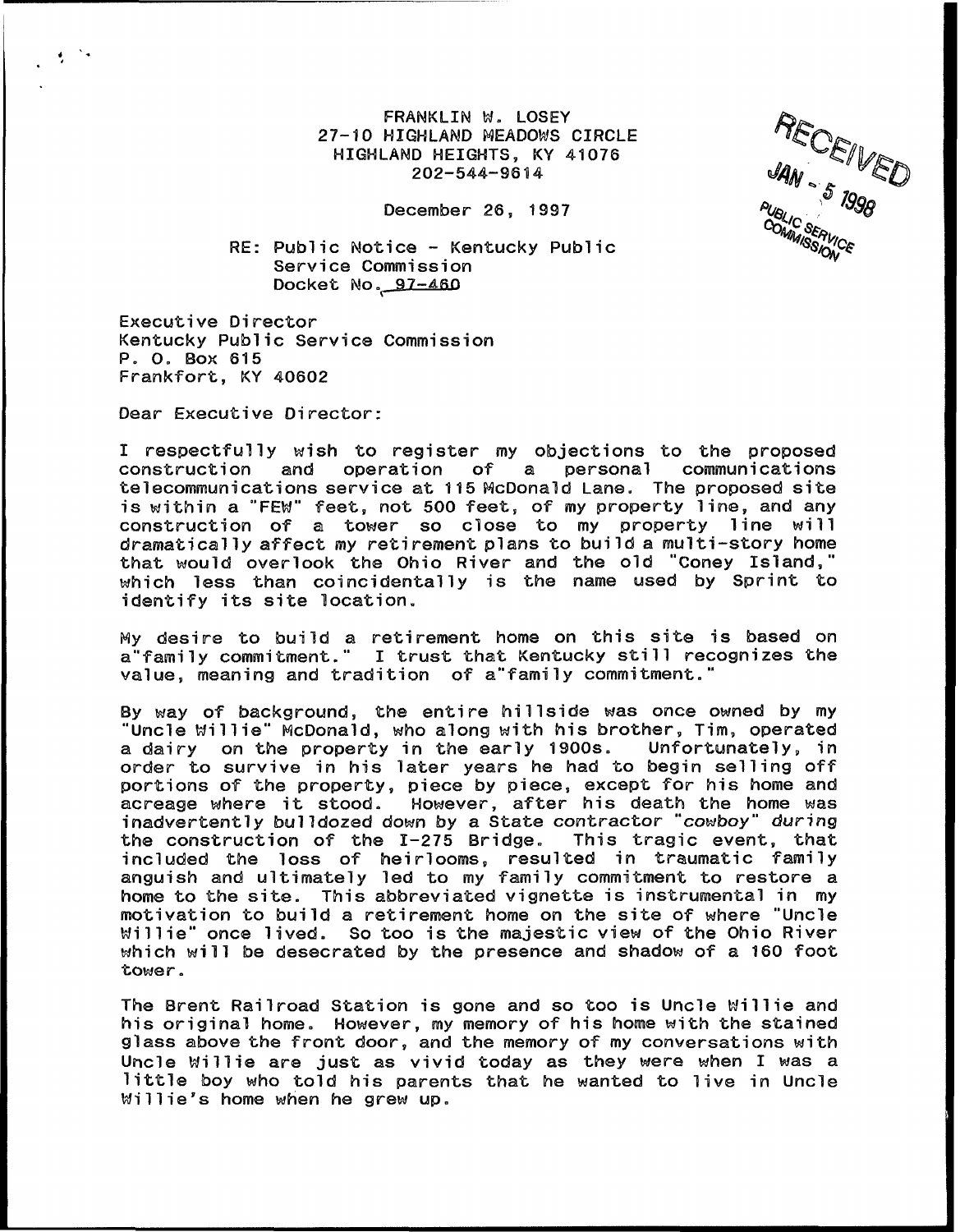Neither Uncle Millie nor I ever thought that the shadow of a 160 foot tower would engulf his home or the homesite that would help to restore a bit of nostalgia in a era where cyberspace and telecommunications so dominate lifestyles that family commitmen values, traditions and cherished memories are given cursory, at best, consideration.

I do wish to intervene. Accordingly, I would appreciate if you would provide me with a copy of the appropriate statute and implementing instructions for intervenors.

Sincerely,

Franklin W. Losey

CC: FCC Spr int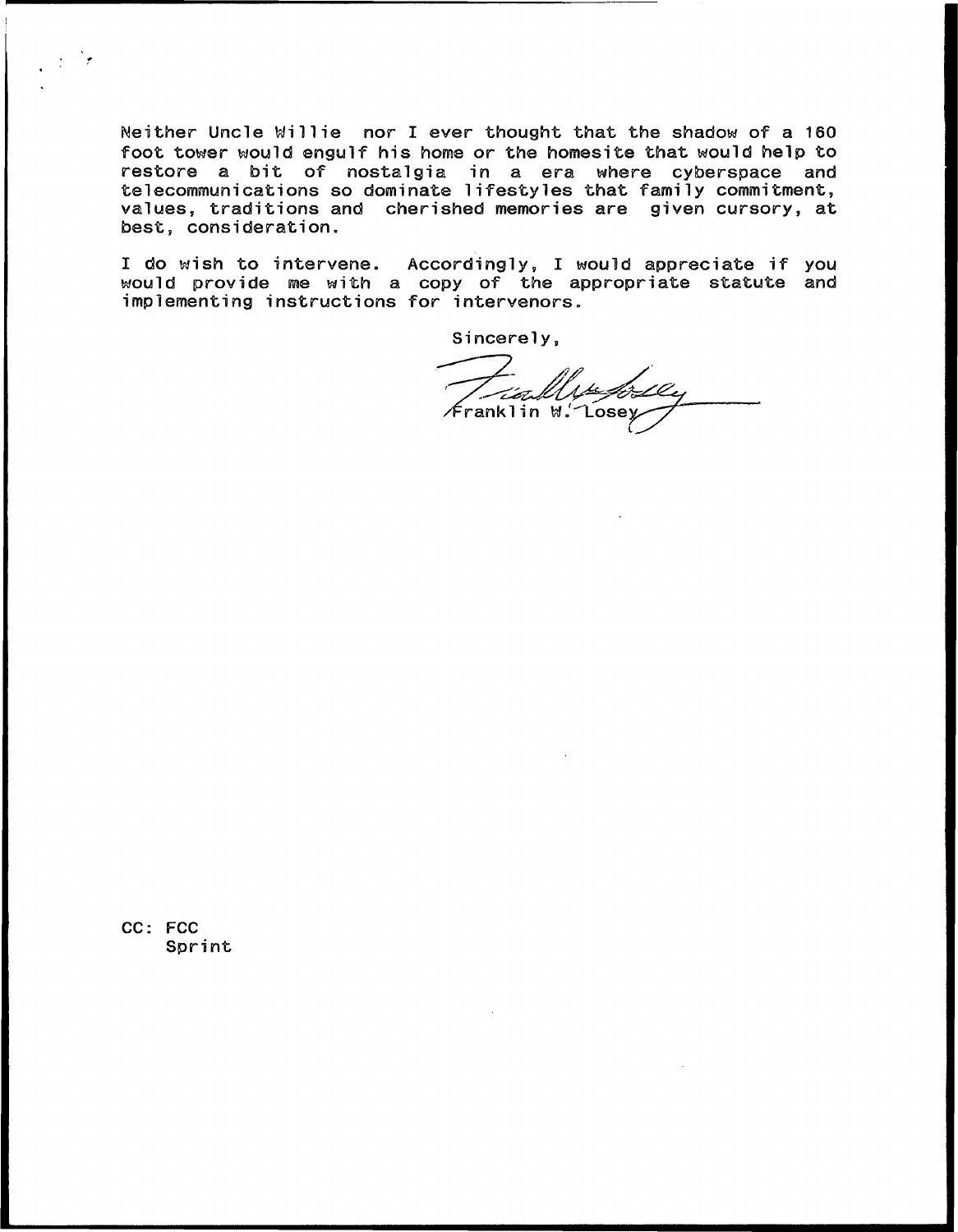Hy RECEIVED Pachet # 97-460  $100154$ DEC 3 0 1997 Jawhom it may Concern: PUBLIC SERVICE<br>COMMISSION I am sending my comments about Sprint at 115 - In choused Lave in Highland Heightsky. My Property Joinsthis Superty and my Propherty Line is about 100 ft. from the proposed Monopole Site I was approached fixet to construct the Monopole, I checked out the situation and it would lower the value of my Property Sawn 26.5 acres. They pay good money per mouth. They pay good money Per mouth. I was offered \$300.00 a month when I objected the goffered me 500.00 a mouth to change my mind. Nous I heard they are paying 600.00 Per, month. The money looked good but there are too mongeressous not to have it. The Mongole could cause voor recption for Radio and F. D. squially F. V. in It auce Lightoning strikes especially with a spierpment shelter and a Fence France de a sore eye for people wonting around said houspale to buy Lots for Building a subdivision on my Groperty. Conor of people were approached to inteale the 31 orapale and Creat pool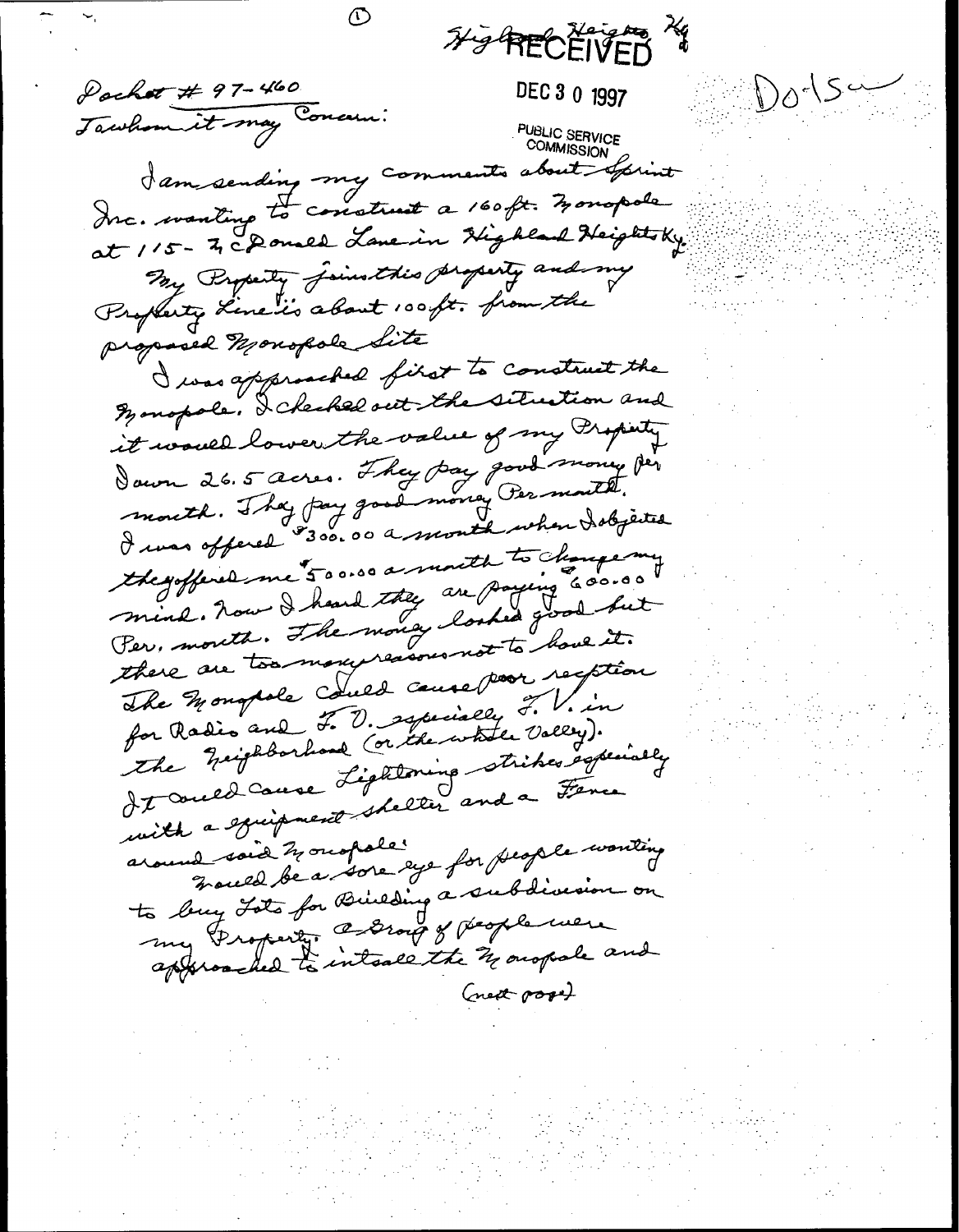everybody said no, for the same reasons that I have stated. Every one in the area all the slasons I have mentioned dam saying "no" to the construction of the monopole.

Frank you<br>andy Fulplen

P.O. andy Fueglin<br>1597-Bengy Rd<br>Heightond Keights, Ky.

Phone:  $606 - 441 - 8419$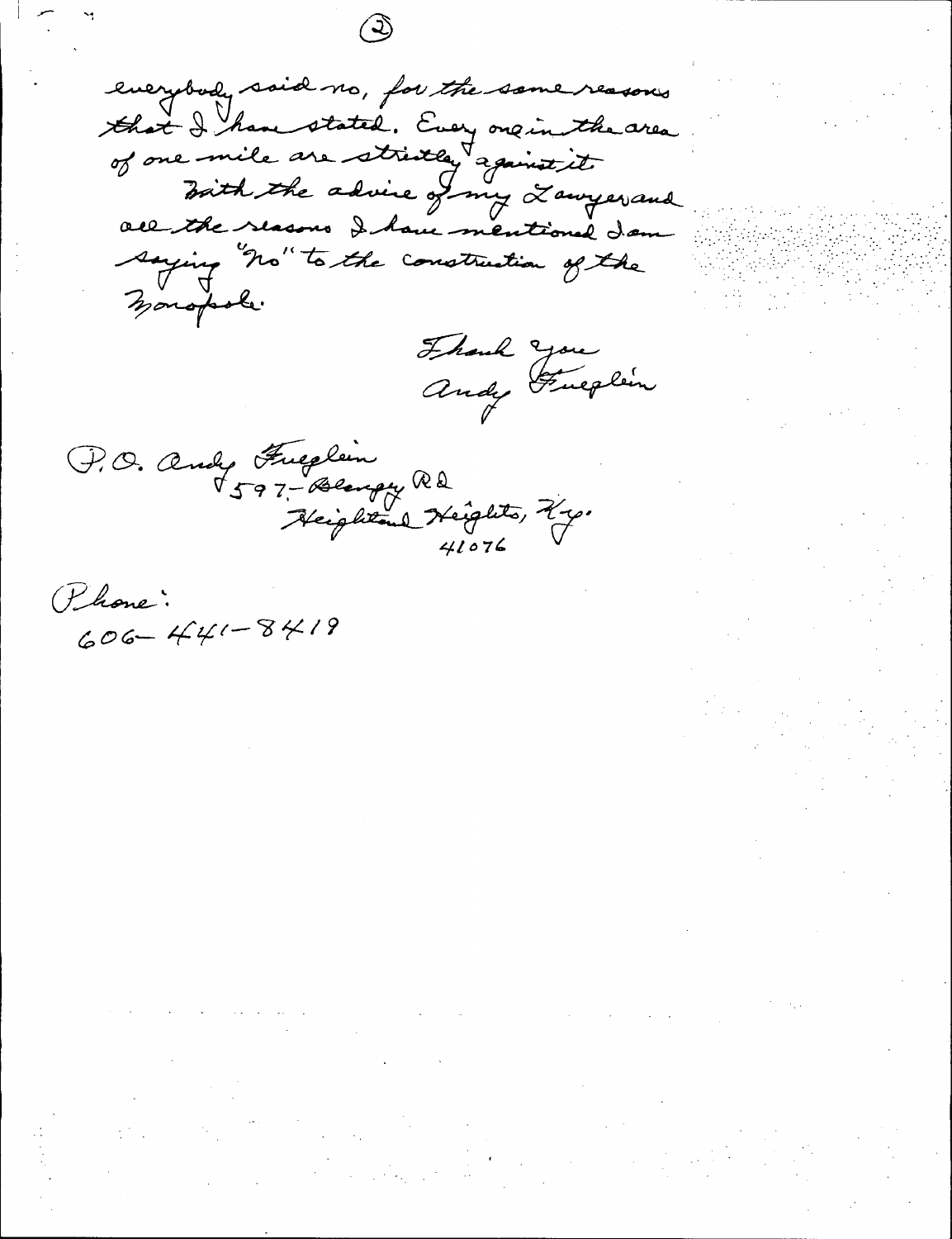**RECEIVED**  $D_0$  sa DEC 29 1997 DEC: 21, 1997 **PUBLIC SERVICE**<br>COMMISSION In re: Public Notice - Ky. PSE My wife and myself are définitely Concerns of any Health Hozards from the construction (such as Concer) des property owners, de not need anyway for the futur I finan opproached also to have the Jocility on my property. I could have refused due to the fact of Health of the Community 1 yours Iruly MWDL foria Jean 7 629 River Road